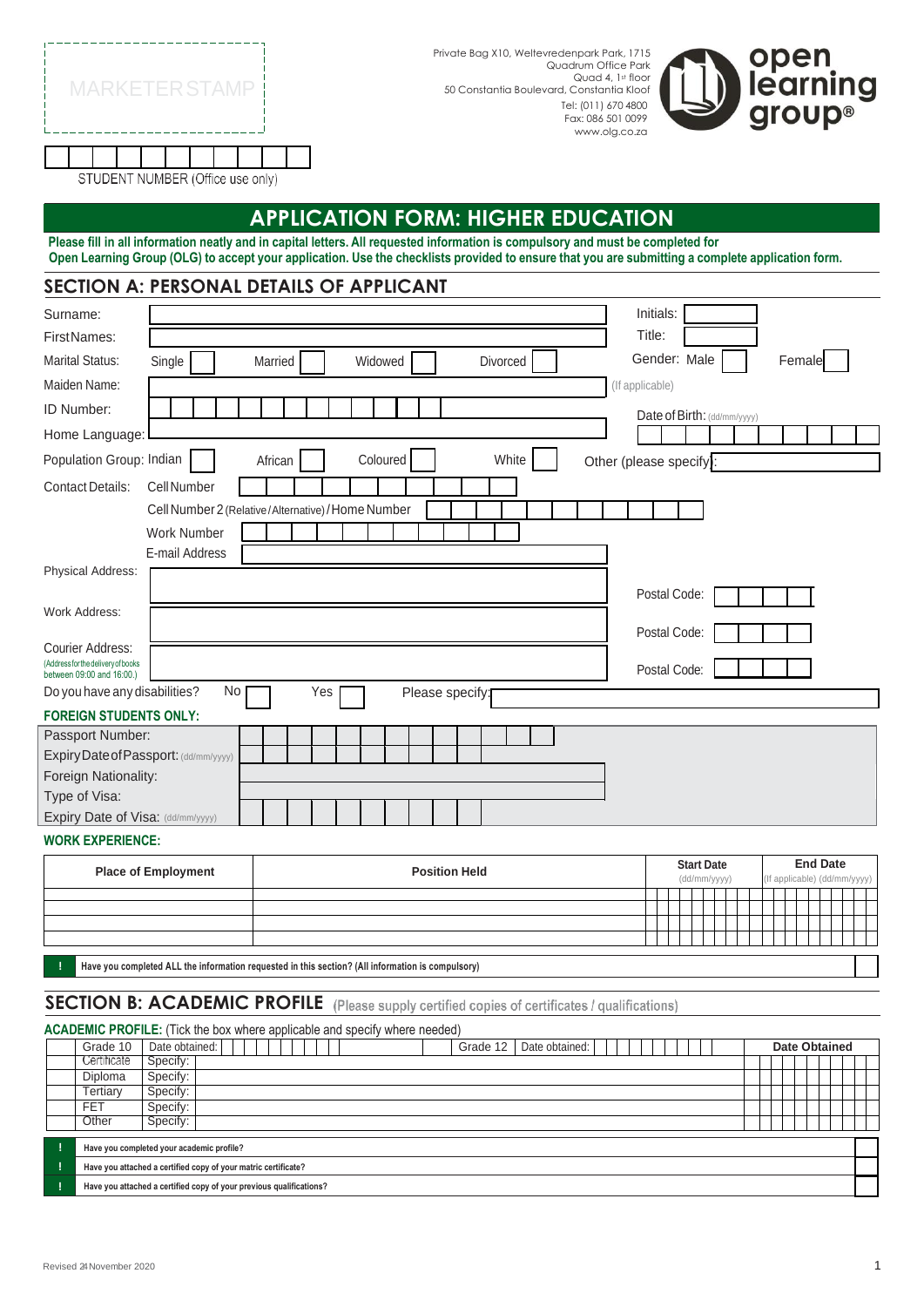# **SECTION C: PROGRAMME, SPECIALISATION AND/OR MODULE SELECTION**

You can only make a single selection in this section. Choose a Programme by ticking the box, and make your detailed selections within each table.

| <b>DISTANCE LEARNING</b><br><b>Mode of Learning</b><br>Student studies remotely and<br>independently                                                                                                                                                                                                                                                                                                                                                                                           | <b>DEVICE REQUIREMENTS</b><br>Access to a computer with a camera and<br>internet access                                                                                                                                                                                                                                                                                                                                                                                                                                  |  |  |  |  |  |  |  |  |  |  |  |
|------------------------------------------------------------------------------------------------------------------------------------------------------------------------------------------------------------------------------------------------------------------------------------------------------------------------------------------------------------------------------------------------------------------------------------------------------------------------------------------------|--------------------------------------------------------------------------------------------------------------------------------------------------------------------------------------------------------------------------------------------------------------------------------------------------------------------------------------------------------------------------------------------------------------------------------------------------------------------------------------------------------------------------|--|--|--|--|--|--|--|--|--|--|--|
|                                                                                                                                                                                                                                                                                                                                                                                                                                                                                                |                                                                                                                                                                                                                                                                                                                                                                                                                                                                                                                          |  |  |  |  |  |  |  |  |  |  |  |
| $1.$ $\Box$<br>Access Programme:<br>Fundamental English for Academic Purposes (FEAP)                                                                                                                                                                                                                                                                                                                                                                                                           | Numeracy Skills for Higher Education (NSHE)                                                                                                                                                                                                                                                                                                                                                                                                                                                                              |  |  |  |  |  |  |  |  |  |  |  |
| 2. LI<br>Higher Certificate in Logistics Management [96798] (NQF Level 5)<br>FULL REGISTRATION: Please select ONE specialisation/elective subject:<br>[SUPMNGT] Supply Chain Management<br>or<br>ப<br>0R<br>□<br>MODULAR REGISTRATION – Select the modules you wish to register for. (A minimum of three modules per semester required):<br>Please select ONE specialization and minimum two compulsory modules:<br>or<br>[SUPMNGT] Supply Chain Management<br>[BUSCOM] Business Communication | <b>FURMNGT</b> Purchasing Management<br>[MARMNGT] Marketing Management<br>or<br>[PURMNGT] Purchasing Management<br>[MARMNGT] Marketing Management<br>or<br>[DIGLIT] Computer and Digital Literacy<br><b>BUSMNGT_1] Business Management 1</b>                                                                                                                                                                                                                                                                             |  |  |  |  |  |  |  |  |  |  |  |
| [LOGMNGT_1] Logistics Management 1<br>Г                                                                                                                                                                                                                                                                                                                                                                                                                                                        | [TRANSEC_1] Transport Economics 1<br>[FINMNGT_1] Financial Management 1                                                                                                                                                                                                                                                                                                                                                                                                                                                  |  |  |  |  |  |  |  |  |  |  |  |
| 3. Higher Certificate in Procurement Management [102026] (NQF Level 5)<br>[PROC_DIGLIT] Computer and Digital Literacy<br>$\mathbf{I}$<br>[PROC BUSCOM] Business Communication for Procurement<br>$\Box$<br>Managers<br>[PROC_BUSMNGT_1] Business Management 1<br>П                                                                                                                                                                                                                             | [PROC_PROMNGT]ProcurementManagement<br>[PROC_FINMNGT_1] Financial Management 1<br>[PROC_PRINPUR] Principles of Purchasing Man.<br><b>[PROC SUPMNGT 1] Supply Chain Management 1</b><br>ΙI<br>[PROC_WIL] Work Integrated Learning for<br>Procurement Management                                                                                                                                                                                                                                                           |  |  |  |  |  |  |  |  |  |  |  |
| 4.<br>Higher Certificate in Project Management [104766] (NQF Level 5)<br>[PROJ_DIGLIT] Computer and Digital Literacy<br>[PROJ_BUSCOM] Business Communication for Project<br>П<br><b>Managers</b><br>Ш<br>[PROJ_BUSMNGT_1] Business Management 1                                                                                                                                                                                                                                                | [PROJ_SUPMNGT_1] Supply Chain Management 1<br>[PROJ_MNGT] Project Management<br>[PROJ_FINMNGT_1] Financial Management 1<br>[PROJ_WIL] Work Integrated Learning for Project<br>Management                                                                                                                                                                                                                                                                                                                                 |  |  |  |  |  |  |  |  |  |  |  |
| Diploma in Logistics and Supply Chain Management [85028] (NQF Level 6) -Select Full or Modular Registration<br>5. $\Box$<br>□<br><b>FULL REGISTRATION:</b><br>□ Year 1<br><u>Year 2</u><br>П<br><u>OR</u>                                                                                                                                                                                                                                                                                      | $\Box$ Year 3                                                                                                                                                                                                                                                                                                                                                                                                                                                                                                            |  |  |  |  |  |  |  |  |  |  |  |
| <b>MODULAR REGISTRATION</b> – Select the modules you wish to register for:<br>[LBUSCOM] Logistics Business Communication<br> _  Year 1:  _ <br>[LOGMNGT_1] Logistics Management 1<br>[BIS] Business Information Systems<br>$\Box$ Year 2: $\Box$<br>[TRANSEC_2] Transport Economics 2<br>[FINMNGT_2] Financial Management 2<br>$\Box$ Year 3: $\Box$<br>[SUPMNGT_2] Supply Chain Management 2<br>[LOGMNGT_3] Logistics Management 3                                                            | [ECON_1] Economics 1<br><b>[BUSMNGT_1] Business Management 1</b><br>[TRANSEC_1] Transport Economics 1<br>[SUPMNGT_1] Supply Chain Management 1<br>[BUSMNGT_2] Business Management 2<br>[LOGMNGT_2] Logistics Management 2<br>[MARMNGT_2] Marketing Management 2<br>[WIL_1] Work Integrated Learning 1<br>П<br>[WIL_2] Work Integrated Learning 2<br>[PROMNGT_1] Procurement Management 1<br>[LOGMS_1] Logistics and Supply Chain Management<br>Systems 1                                                                 |  |  |  |  |  |  |  |  |  |  |  |
| FULL REGISTRATION - Please select a year AND an elective for Year 1, if applying for Year 1<br><b>Year 1:</b> $\Box$ [TRANSEC_2] Transport Economics 2<br>or<br>$\Box$ Year 2 $\Box$<br>Year 3<br>0R                                                                                                                                                                                                                                                                                           | 6. <sup>[16]</sup> Bachelor of Business Administration in Logistics and Supply Chain Management [91114] (NQF Level 7) - Select Full or Modular Registration<br>[MARMNGT_2] Marketing Management 2<br>[PROMNGT_1] Procurement Management 1<br>or                                                                                                                                                                                                                                                                          |  |  |  |  |  |  |  |  |  |  |  |
| $\Box$<br><b>MODULAR REGISTRATION</b> – Select the modules you wish to register for<br>[TRANSEC_2] Transport Economics 2<br>or<br>$\Box$ Year 1: $\Box$<br>[BUSMNGT_1] Business Management 1<br>[SUPMNGT_1] Supply Chain Management 1<br>[BRSRCH] Business Research<br>$\Box$ Year 2: $\Box$<br>[SUPMNGT_2] Supply Chain Management 2<br>[BUSMNGT_3] Business Management 3<br>IIYear 3: Γ<br>[SUPMNGT_3] Supply Chain Management 3<br>[RSRCH:PR] Logistics and Supply Chain Research:          | [MARMNGT_2] Marketing Management 2 or<br>[PROMNGT_1] Procurement Management 1<br>[ECON_1] Economics 1<br>[LOGMNGT_1] Logistics Management 1<br>[BSTATS_1] Business Statistics 1<br>[BUSMNGT_2] Business Management<br>[LOGMNGT_2] Logistics Management 2<br>[FINMNGT_2] Financial Management 2<br>[ECON_2] Economics 2<br>[PROJMNGT_1] Project Management 1<br>[LOGMNGT_3] Logistics Management 3<br>[RSRCH:TH] Logistics and Supply Chain Research: Theory<br>[LOGMS_1] Logistics and Supply Chain Management Systems 1 |  |  |  |  |  |  |  |  |  |  |  |
| Project                                                                                                                                                                                                                                                                                                                                                                                                                                                                                        | <b>Please note:</b> A complete Programme outline will be available in the Yearbook.                                                                                                                                                                                                                                                                                                                                                                                                                                      |  |  |  |  |  |  |  |  |  |  |  |
| <b>OLG Short Learning Programmes</b>                                                                                                                                                                                                                                                                                                                                                                                                                                                           |                                                                                                                                                                                                                                                                                                                                                                                                                                                                                                                          |  |  |  |  |  |  |  |  |  |  |  |

|                   | <b>Distance Learning Programmes:</b>        |                          |                   | Programmes offered to companies:           |                |                   |                                           |                |        |
|-------------------|---------------------------------------------|--------------------------|-------------------|--------------------------------------------|----------------|-------------------|-------------------------------------------|----------------|--------|
|                   | Assignments and examinations are compulsory |                          |                   | Choose exam or non-exam modules            |                |                   |                                           |                |        |
| FLOG <sub>2</sub> | <b>Fundamental Logistics Management</b>     | ⊓                        | FLOG 3            | <b>Fundamental Logistics Management</b>    | $(NON)$ $\Box$ | ASUP 4            | <b>Advanced Supply Chain Management</b>   | $(EXM)$ $\Box$ |        |
| $ILOG_2$          | Intermediate Logistics Management           |                          | FLOG 4            | <b>Fundamental Logistics Management</b>    | $(EXM)$ $\Box$ | FTRANS 3          | <b>Fundamental Transport Economics</b>    | (NON)          | Л      |
| ALOG <sub>2</sub> | <b>Advanced Logistics Management</b>        |                          | ILOG <sub>3</sub> | Intermediate Logistics Management          | $(NON)$ $\Box$ | FTRANS 4          | <b>Fundamental Transport Economics</b>    | (EXM)          | П      |
| FSUP <sub>2</sub> | Fundamental Supply Chain Management         | $\Box$                   | ILOG 4            | Intermediate Logistics Management          | (EXM) Γ        | <b>ITRANS 3</b>   | Intermediate Transport Economics          | (NON)          | П      |
| ISUP 2            | Intermediate Supply Chain Management        | $\Box$                   | ALOG 3            | Advanced Logistics Management              | $(NON)$ $\Box$ | <b>ITRANS 4</b>   | Intermediate Transport Economics          | (EXM)          | Л      |
| ASUP <sub>2</sub> | Advanced Supply Chain Management            | □                        | ALOG 4            | <b>Advanced Logistics Management</b>       | (EXM) □        | FPUR <sub>3</sub> | <b>Fundamental Purchasing Management</b>  | (NON)          | Л      |
| <b>FTRANS 2</b>   | <b>Fundamental Transport Economics</b>      | $\overline{\phantom{a}}$ | FSUP 3            | <b>Fundamental Supply Chain Management</b> | $(NON)$ $\Box$ | FPUR 4            | <b>Fundamental Purchasing Management</b>  | (EXM)          | Đ      |
| <b>ITRANS 2</b>   | Intermediate Transport Economics            |                          | FSUP 4            | Fundamental Supply Chain Management        | $(EXM)$ $\Box$ | FPRO 4            | <b>Fundamental Procurement Management</b> | (NON)          | $\Box$ |
| FPUR 2            | <b>Fundamental Purchasing Management</b>    | 口                        | ISUP <sub>3</sub> | Intermediate Supply Chain Management       | (NON)          | FPRO 4            | <b>Fundamental Procurement Management</b> | (EXM)          | П      |
| FPRO 2            | <b>Fundamental Procurement Management</b>   | 口                        | ISUP 4            | Intermediate Supply Chain Management       | (EXM)          | PFROJ 3           | <b>Fundamental Project Management</b>     | (NON)          | □      |
| FPROJ 2           | <b>Fundamental Project Management</b>       |                          | ASUP <sub>3</sub> | Advanced Supply Chain Management           | $(NON)$ $\Box$ | FPROJ 4           | <b>Fundamental Project Management</b>     | (EXM)          |        |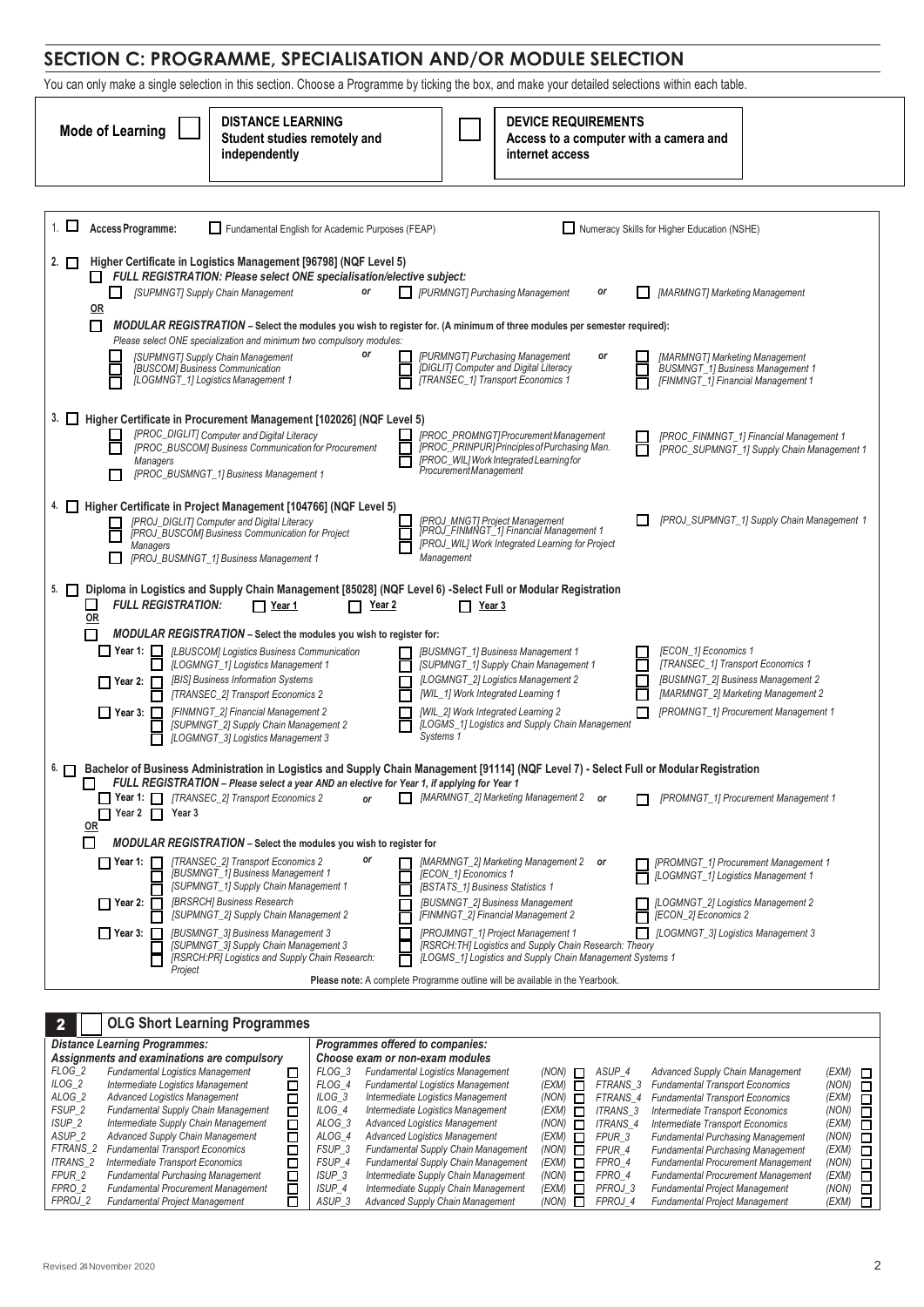### **SECTION D: EXAMINATION INFORMATION – Examinations are conducted online**

**Choose your examination center in the table below by ticking the box next to your selection.** • Your selection is only indicative of your geographical area

| <b>EASTERN CAPE</b> |              | <b>FREE STATE</b><br><b>GAUTENG</b><br><b>NATAL</b><br>Select the venue where you want to write EXAMS (choose only one) |                         | KWAZULU- | <b>LIMPOPO</b>      | MPUMALANGA | <b>NORTH WEST</b> |               | <b>NORTHERN</b><br><b>CAPE</b> |       | <b>WESTERN CAPE</b> |           |  |
|---------------------|--------------|-------------------------------------------------------------------------------------------------------------------------|-------------------------|----------|---------------------|------------|-------------------|---------------|--------------------------------|-------|---------------------|-----------|--|
|                     |              |                                                                                                                         |                         |          |                     |            |                   |               |                                |       |                     |           |  |
| East London         | Bloemfontein |                                                                                                                         | Alberton                |          | Durban              | Polokwane  | Ermelo            | Potchefstroom |                                | Kathu |                     | Cape Town |  |
| Mount Fletcher      |              |                                                                                                                         | Johannesburg<br>Central |          | Newcastle           |            | Middelburg        | Rustenburg    |                                |       |                     |           |  |
| Port Elizabeth      |              |                                                                                                                         | Krugersdorp<br>Pretoria |          | Pietermaritzburg    |            | Nelspruit         |               |                                |       |                     |           |  |
|                     |              |                                                                                                                         | Springs                 |          | <b>Richards Bay</b> |            |                   |               |                                |       |                     |           |  |

**! Have you selected one examination venue?**

# **SECTION E: PAYMENT METHOD**

| Your quoted study fees will amount to:                                                                         |  |  |  |  |  |
|----------------------------------------------------------------------------------------------------------------|--|--|--|--|--|
| Plasse select a single payment option from the options below and ensure that you provide all the documentation |  |  |  |  |  |

Please select a single payment option from the options below, and ensure that you provide all the documentation required.

|  |  |  | If you intend to pay with a credit card at the office of OLG, please select the Full Payment option. |
|--|--|--|------------------------------------------------------------------------------------------------------|
|  |  |  |                                                                                                      |

#### 1 **Full Payment**

| 1.1   |                            | Cash Deposit / EFT                                                              |                 |  |  |  |  |  |  | Have you attached an A4 copy of your proof of payment? |  |  |  |  |  |  |
|-------|----------------------------|---------------------------------------------------------------------------------|-----------------|--|--|--|--|--|--|--------------------------------------------------------|--|--|--|--|--|--|
| $1.2$ | Sponsored by Employer      |                                                                                 | Total amount: R |  |  |  |  |  |  |                                                        |  |  |  |  |  |  |
|       | Name of Company:           |                                                                                 |                 |  |  |  |  |  |  |                                                        |  |  |  |  |  |  |
|       | Contact Person at Company: |                                                                                 |                 |  |  |  |  |  |  |                                                        |  |  |  |  |  |  |
|       | Work Address:              |                                                                                 |                 |  |  |  |  |  |  |                                                        |  |  |  |  |  |  |
|       |                            | Do you require a pro-forma invoice? Yes<br>No F                                 |                 |  |  |  |  |  |  | VAT Registration Number.:                              |  |  |  |  |  |  |
|       |                            | Have you attached proof of payment or a valid purchase order from your company? |                 |  |  |  |  |  |  |                                                        |  |  |  |  |  |  |
|       |                            |                                                                                 |                 |  |  |  |  |  |  |                                                        |  |  |  |  |  |  |

#### 2 **Financing Option**

| 24 | I am applying for finance     |  |
|----|-------------------------------|--|
|    | Name of financial institution |  |

#### 3 **Payment with Terms**

| 3.1        | Deposit plus 6 consecutive monthly debit order  | Have you attached bank statements for the past 3 months?                                                  |  |
|------------|-------------------------------------------------|-----------------------------------------------------------------------------------------------------------|--|
|            | payments                                        | Have you attached a payslip that is not older than 3 months?                                              |  |
|            | Deposit plus 10 consecutive monthly debit order | If a sponsor is paying for you: Have you attached a certified copy of your sponsor's ID?                  |  |
| <b>3.2</b> | payments                                        | Have you completed and attached the Written Authority and Mandate for Debit Order (Payment) Instructions? |  |
|            |                                                 | Have you attached a certified copy of your ID?                                                            |  |

**! Have you completed the Company Credit Application Form? If you are self-employed, we will require 6 months' bank statement's and an affidavit.**

**OLG Banking Details: First National Bank | Payee: Open Learning Group | Account Number: 627 809 23902 | Branch Code: 252 445**

**Reference: Use the ID number of the prospective student as reference when making payment.**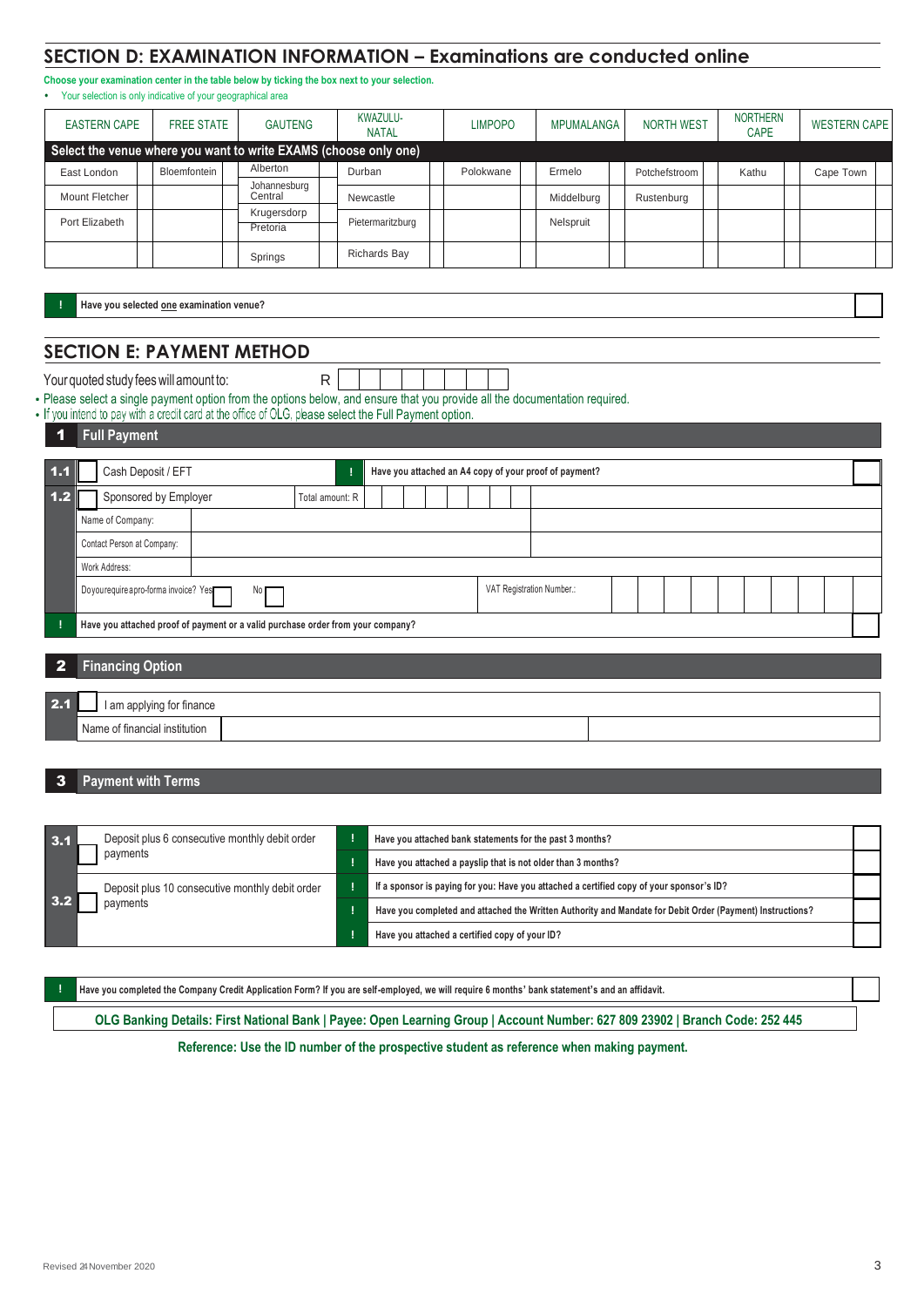|        |                                                                                                                                                                          |  | <b>DECLARATION</b> |            |  |  |  |                                    |  |  |  |  |  |  |  |
|--------|--------------------------------------------------------------------------------------------------------------------------------------------------------------------------|--|--------------------|------------|--|--|--|------------------------------------|--|--|--|--|--|--|--|
| Ι,     |                                                                                                                                                                          |  |                    | ID Number: |  |  |  |                                    |  |  |  |  |  |  |  |
|        | (FIRST NAME AND SURNAME)                                                                                                                                                 |  |                    |            |  |  |  |                                    |  |  |  |  |  |  |  |
|        | am fully aware that the Programme that I am applying for (please tick the Programme that you are applying for)                                                           |  |                    |            |  |  |  |                                    |  |  |  |  |  |  |  |
| $\Box$ | ACCESS PROGRAMME                                                                                                                                                         |  |                    |            |  |  |  |                                    |  |  |  |  |  |  |  |
| П      | HIGHER CERTIFICATE IN LOGISTICS MANAGEMENT with SAQA ID: 96798                                                                                                           |  |                    |            |  |  |  |                                    |  |  |  |  |  |  |  |
| П      | HIGHER CERTIFICATE IN PROCUREMENT MANAGEMENT with SAQA ID: 102026                                                                                                        |  |                    |            |  |  |  |                                    |  |  |  |  |  |  |  |
| □      | HIGHER CERTIFICATE IN PROJECT MANAGEMENT with SAQA ID: 104766                                                                                                            |  |                    |            |  |  |  |                                    |  |  |  |  |  |  |  |
| П      | DIPLOMA IN LOGISTICS AND SUPPLY CHAIN MANAGEMENT with SAQA ID: 85028                                                                                                     |  |                    |            |  |  |  |                                    |  |  |  |  |  |  |  |
| П      | BACHELOR IN BUSINESS ADMINISTRATION IN LOGISTICS AND SUPPLY CHAIN MANAGEMENT with SAQA ID: 91114                                                                         |  |                    |            |  |  |  |                                    |  |  |  |  |  |  |  |
|        | is registered with the Department of Higher Education and Training to Open Learning Group (Pty) Ltd as indicated on the Registration Certificate                         |  |                    |            |  |  |  |                                    |  |  |  |  |  |  |  |
|        | dated 11 March 2019.                                                                                                                                                     |  |                    |            |  |  |  |                                    |  |  |  |  |  |  |  |
|        |                                                                                                                                                                          |  |                    |            |  |  |  |                                    |  |  |  |  |  |  |  |
|        |                                                                                                                                                                          |  |                    |            |  |  |  |                                    |  |  |  |  |  |  |  |
|        |                                                                                                                                                                          |  |                    |            |  |  |  |                                    |  |  |  |  |  |  |  |
|        | Signature of Student                                                                                                                                                     |  |                    |            |  |  |  | Open Learning Group Representative |  |  |  |  |  |  |  |
|        | Date: (dd/mm/yyyy)                                                                                                                                                       |  |                    |            |  |  |  | $Date:$ (dd/mm/yyyy)               |  |  |  |  |  |  |  |
|        |                                                                                                                                                                          |  |                    |            |  |  |  |                                    |  |  |  |  |  |  |  |
|        | Before you sign!                                                                                                                                                         |  |                    |            |  |  |  |                                    |  |  |  |  |  |  |  |
|        | Complete the checklist below to confirm that your application is complete. OLG will not accept any application that does not meet the requirements stipulated hereunder. |  |                    |            |  |  |  |                                    |  |  |  |  |  |  |  |

|                                                                                                                                             | Have you completed all sections? (A, B, C, D and E?)     |  |  | Have you provided all the documents required in each section?                 |  |  |  |  |  |
|---------------------------------------------------------------------------------------------------------------------------------------------|----------------------------------------------------------|--|--|-------------------------------------------------------------------------------|--|--|--|--|--|
|                                                                                                                                             | Have you provided a clear copy of your ID?               |  |  | Married Women: Marriage certificate provided?                                 |  |  |  |  |  |
|                                                                                                                                             | Have you signed the Terms and Conditions? (page 5)       |  |  | Foreign Students: Have you provided a copy of your permit?                    |  |  |  |  |  |
|                                                                                                                                             | Have you signed the POPI clause (below)?                 |  |  | Foreign Students: Have you provided a copy of your passport?                  |  |  |  |  |  |
|                                                                                                                                             | Have you completed and signed the Declaration on page 4? |  |  | Foreign Students: Have you provided a SAQA evaluation of your qualifications? |  |  |  |  |  |
| *Marriage certificate would only be required if the name on your academic qualifications and the name on your ID or passport are different. |                                                          |  |  |                                                                               |  |  |  |  |  |
|                                                                                                                                             |                                                          |  |  |                                                                               |  |  |  |  |  |

|  | <b>Protection of Personal Information (POPI)</b><br>I grant OLG permission to use my personal information provided in this application form for administration, registration and communication purposes relating<br>to my studies at OLG). OLG confirms that my personal information will be treated confidentially, will not be sold or marketed to a third party.<br>I understand that I may withdraw my permission at any time by submitting a written request. | <b>PLEASE</b><br>SIGN: | Signature |
|--|--------------------------------------------------------------------------------------------------------------------------------------------------------------------------------------------------------------------------------------------------------------------------------------------------------------------------------------------------------------------------------------------------------------------------------------------------------------------|------------------------|-----------|
|--|--------------------------------------------------------------------------------------------------------------------------------------------------------------------------------------------------------------------------------------------------------------------------------------------------------------------------------------------------------------------------------------------------------------------------------------------------------------------|------------------------|-----------|

# Marketing Information

Please let us know where you heard about OLG. Tick the relevant box:

| OLG Employee Name: |            | OLG Current/Past Student Name or Student Number: |  |            |  |
|--------------------|------------|--------------------------------------------------|--|------------|--|
| Colleague          | <b>SMS</b> | Instagram                                        |  | Poster     |  |
| Family or Friends  | Radio      | LinkedIn                                         |  | School     |  |
| Leaflet            | Magazine   | Twitter                                          |  | University |  |
| OLG Website        | Newspaper  | Facebook                                         |  | Other:⊪    |  |

Please confirm your t-shirt size, for promotional item purposes (tick):

| Gender | M    |      |             | XXL         | 3XL         |
|--------|------|------|-------------|-------------|-------------|
| Male   | 56cm | 59cm | 62cm $\Box$ | 65cm $\Box$ | 68cm $\Box$ |
| Female | 49cm | 52cm | 55cm $\Box$ | 58cm $\Box$ | 61cm $\Box$ |

**NB: Students will not be permitted to exchange shirts, so please select the correct size.**

# Refer a Student

Existing or past students who refer a student to successfully register with Open Learning Group will qualify for a R500 cash incentive. Please visi[t www.olg.co.za to](http://www.olg.co.za/) read the Terms and Conditions.

| Please complete the details of the person/s you want to refer and we will contact them. |                |  |  |  |  |  |  |  |  |  |  |                |           |
|-----------------------------------------------------------------------------------------|----------------|--|--|--|--|--|--|--|--|--|--|----------------|-----------|
| Name and Surname                                                                        | Contact Number |  |  |  |  |  |  |  |  |  |  | E-mail Address | Programme |
|                                                                                         |                |  |  |  |  |  |  |  |  |  |  |                |           |
|                                                                                         |                |  |  |  |  |  |  |  |  |  |  |                |           |
|                                                                                         |                |  |  |  |  |  |  |  |  |  |  |                |           |